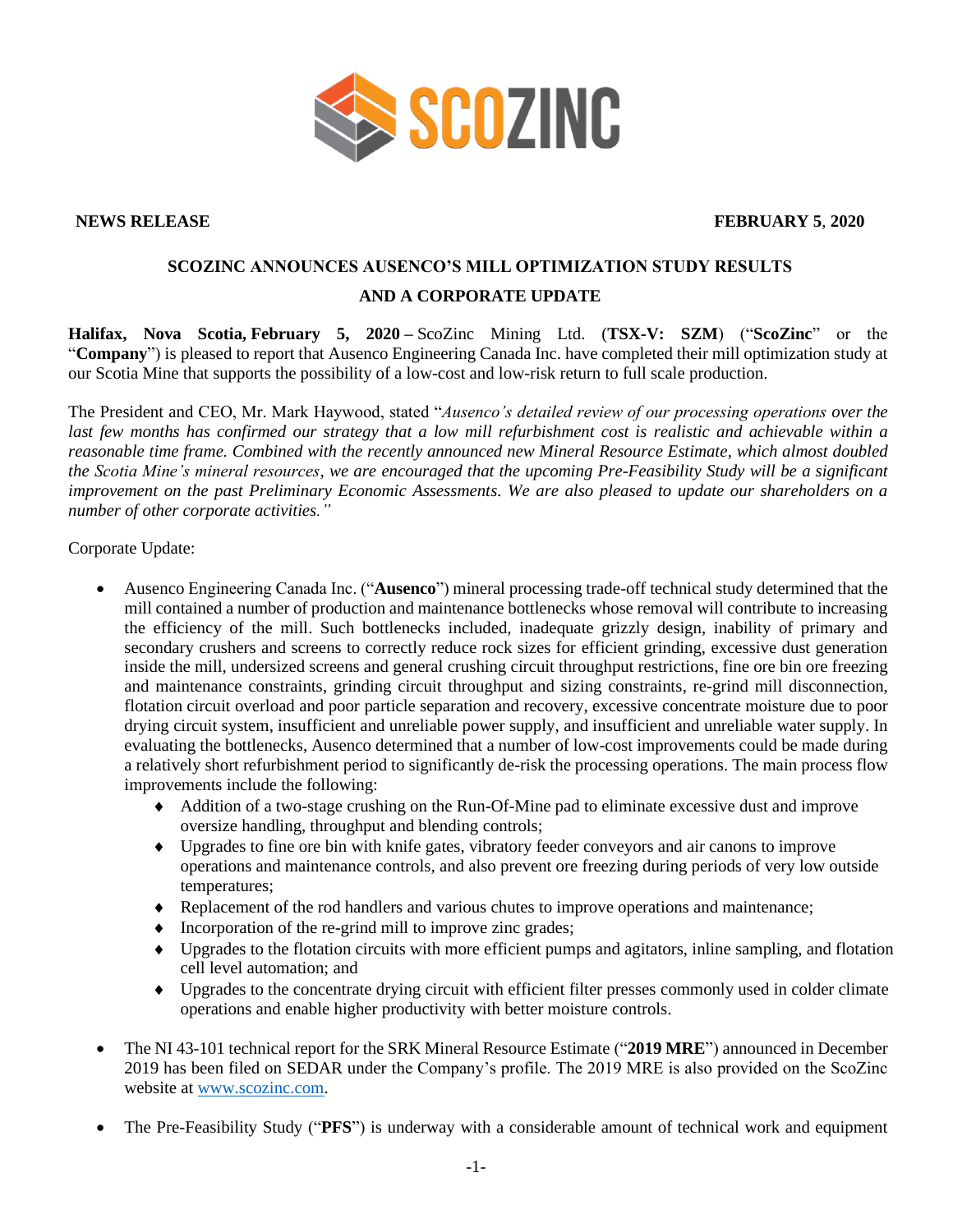pricing either completed or ongoing. Results are expected at the end of March 2020 with a SEDAR filing of the PFS in April 2020.

- Pursuant to the Company's Stock Option Plan, the Board of Directors has granted Mr. Mark Billings, a director of the Corporation, 40,000 Stock Options in the Company at an exercise price of CDN\$0.52 each. All Mr. Billing's Options have a 5-year expiry term, with 25% of the Stock Options granted vesting immediately, and the remainder vesting in 25% increments every six months thereafter.
- The Company has entered into a debt settlement agreement with the former CEO (the "**Creditor**") and pursuant to the debt settlement agreement will, subject to receipt of approval of the TSX Venture Exchange, issue an aggregate of 150,000 common shares in the capital of the Company, at a deemed price of CDN\$1.15 per common share, in consideration for the settlement of a total of CDN\$197,190.04 in accrued liabilities owing to the Creditor (the "**Debt Settlement**"). The Company expects that the proposed Debt Settlement will assist the Company in preserving its cash for working capital. All securities to be issued pursuant to the Debt Settlement will be subject to a four month and one day statutory hold period from the closing date. The Debt Settlement is subject to all necessary regulatory approvals including from the TSX Venture Exchange.

## **About ScoZinc Mining Ltd.**

ScoZinc is an established Canadian exploration and development company that has full ownership of the Scotia Mine (Zn/Pb) and related facilities near Halifax, Nova Scotia. ScoZinc also holds several prospective exploration licenses nearby its Scotia Mine and in surrounding regions of Nova Scotia. The Scotia Mine is currently on care and maintenance, however the Company intends to re-start operations as soon as possible.

The Company's common shares are traded on the TSX Venture Exchange under the symbol "SZM".

For more information, please contact:

| Mark Haywood<br>Simion Candrea | President & Chief Executive Officer<br><b>VP</b> Investor Relations              |
|--------------------------------|----------------------------------------------------------------------------------|
| Head Office                    | Purdy's Wharf, 1959 Upper Water Street, Suite 1301, Nova Scotia, B3J 3N2, Canada |
| Telephone                      | $+1$ (902) 482 4481                                                              |
| Facsimile                      | $+1(902)$ 422 2388                                                               |
| Email                          | info@ScoZinc.com                                                                 |
| Web                            | www.ScoZinc.com                                                                  |

The Company's corporate filings and technical reports can be viewed on the Company's SEDAR profile at [www.sedar.com.](http://www.sedar.com/) Further information on ScoZinc is also available on Facebook at www.facebook.com/ScoZinc, Twitter at www.twitter.com/ScoZincMining, and LinkedIn at www.linkedin.com/company/scozinc-mining-ltd.

## **CAUTIONARY STATEMENTS**

Neither the TSX Venture Exchange nor its Regulation Services Provider (as that term is defined in the policies of the TSX Venture Exchange) accepts responsibility for the adequacy or accuracy of this newsrelease.

This News Release includes certain forward-looking statements which are not comprised of historical facts. Forwardlooking statements include estimates and statements that describe the Company's future plans, objectives or goals, including words to the effect that the Company or management expects a stated condition or result to occur. Forwardlooking statements may be identified by such terms as "believes", "anticipates", "expects", "estimates", "may", "could", "would", "will", or "plan". Since forward-looking statements are based on assumptions and address future events and conditions, by their very nature they involve inherent risks and uncertainties. Although these statements are based on information currently available to the Company, the Company provides no assurance that actual results will meet management's expectations. Risks, uncertainties and other factors involved with forward-looking information could